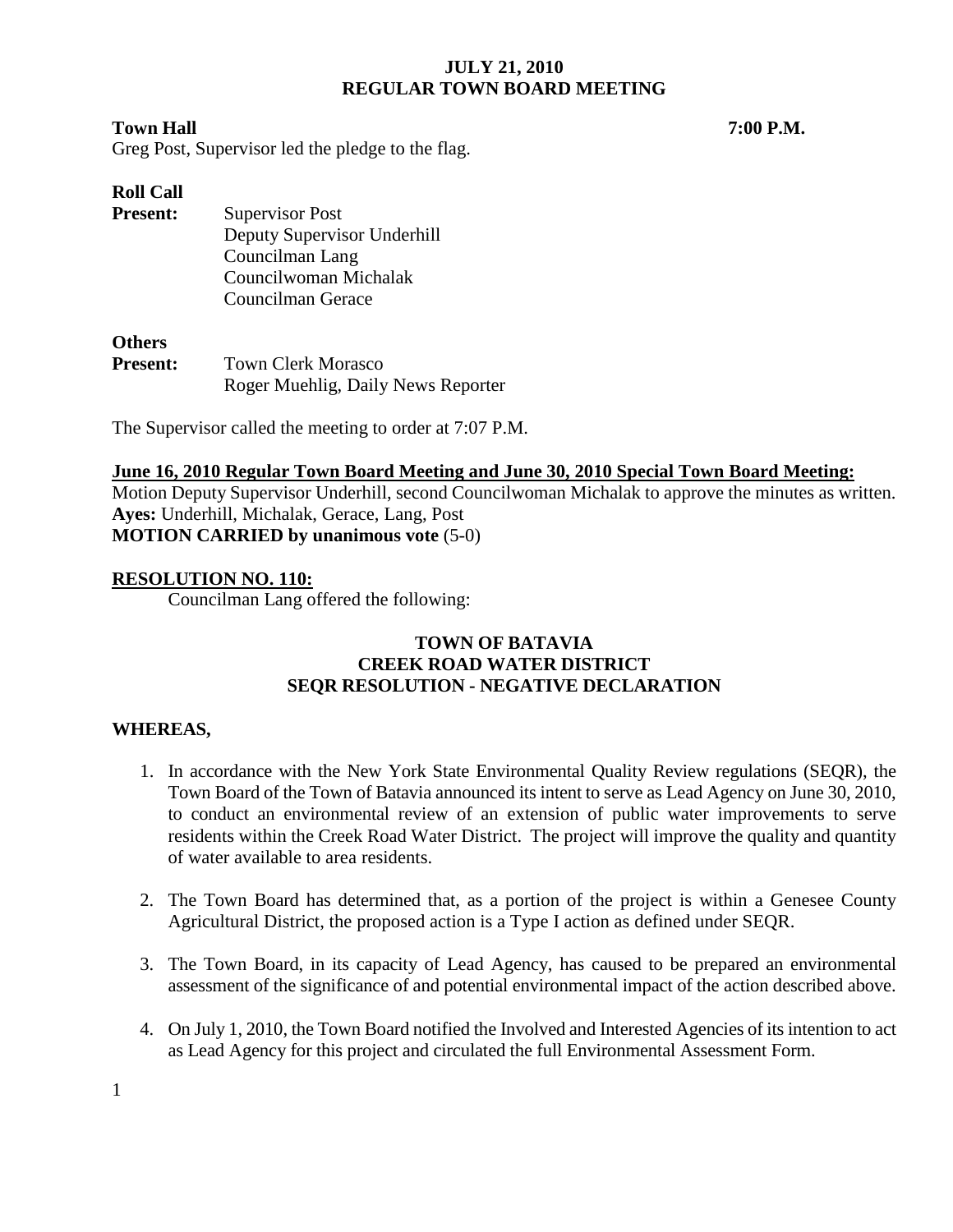- 5. Comments received from Involved and Interested Agencies on the project have been addressed in the Negative Declaration. The Town will continue to work with State, Federal and local agencies until all necessary permits and approvals have been obtained.
- 6. The Town Board has considered the Environmental Record prepared for this action, including any comments received from the Involved and Interested Agencies, and the proposed Negative Declaration.

### **NOW THEREFORE BE IT RESOLVED**,

The Town Board of the Town of Batavia declares that it will serve as Lead Agency for the Creek Road Water District; and,

The Town Board declares that, based on the Environmental Record which has been prepared, the project will result in no major impacts and, therefore, will not cause significant damage to the environment. A Negative Declaration under SEQR is therefore issued for this project.

**Second by**: Deputy Supervisor Underhill **Ayes:** Lang, Underhill, Michalak, Gerace, Post **APPROVED by unanimous vote** (5-0)

**Discussion-** The Supervisor reported that these are continued efforts to keep moving forward with the water districts for funding.

### **RESOLUTION NO. 111:**

Deputy Supervisor Underhill offered the following:

## **TOWN OF BATAVIA PRATT ROAD WATER DISTRICT SEQR RESOLUTION - NEGATIVE DECLARATION**

### **WHEREAS,**

- 4. In accordance with the New York State Environmental Quality Review regulations (SEQR), the Town Board of the Town of Batavia announced its intent to serve as Lead Agency on June 30, 2010, to conduct an environmental review of an extension of public water improvements to serve residents within the Pratt Road Water District. The project will improve the quality and quantity of water available to area residents.
- 5. The Town Board has determined that, as a portion of the project is within a Genesee County Agricultural District, the proposed action is a Type I action as defined under SEQR.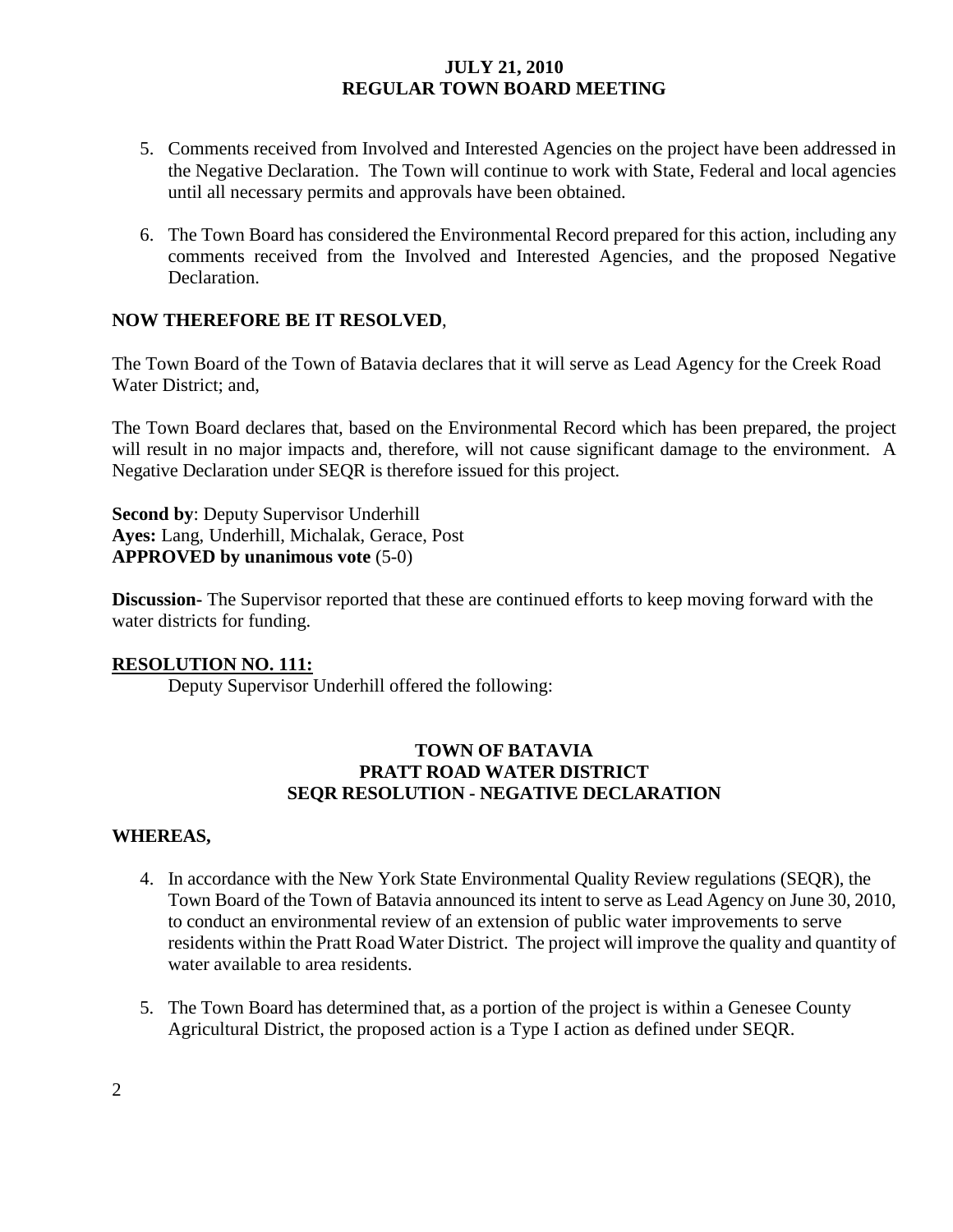- 6. The Town Board, in its capacity of Lead Agency, has caused to be prepared an environmental assessment of the significance of and potential environmental impact of the action described above.
- 5. On July 1, 2010, the Town Board notified the Involved and Interested Agencies of its intention to act as Lead Agency for this project and circulated the full Environmental Assessment Form.
- 7. Comments received from Involved and Interested Agencies on the project have been addressed in the Negative Declaration. The Town will continue to work with State, Federal and local agencies until all necessary permits and approvals have been obtained.
- 8. The Town Board has considered the Environmental Record prepared for this action, including any comments received from the Involved and Interested Agencies, and the proposed Negative Declaration.

# **NOW THEREFORE BE IT RESOLVED**,

The Town Board of the Town of Batavia declares that it will serve as Lead Agency for the Pratt Road Water District; and,

The Town Board declares that, based on the Environmental Record which has been prepared, the project will result in no major impacts and, therefore, will not cause significant damage to the environment. A Negative Declaration under SEQR is therefore issued for this project.

**Second by:** Councilman Lang **Ayes:** Underhill, Lang, Michalak, Gerace, Post **APPROVED by unanimous vote** (5-0)

### **RESOLUTION NO. 112:**

Supervisor Post offered the following:

## **TOWN OF BATAVIA BATAVIA NORTH (East of Route 98) WATER DISTRICT SEQR RESOLUTION - NEGATIVE DECLARATION**

### **WHEREAS,**

- 7. In accordance with the New York State Environmental Quality Review regulations (SEQR), the Town Board of the Town of Batavia announced its intent to serve as Lead Agency on June 30, 2010, to conduct an environmental review of an extension of public water improvements to serve residents within the Batavia North (East of Route 98) Water District. The project will improve the quality and quantity of water available to area residents.
- 8. The Town Board has determined that, as a portion of the project is within a Genesee County Agricultural District, the proposed action is a Type I action as defined under SEQR.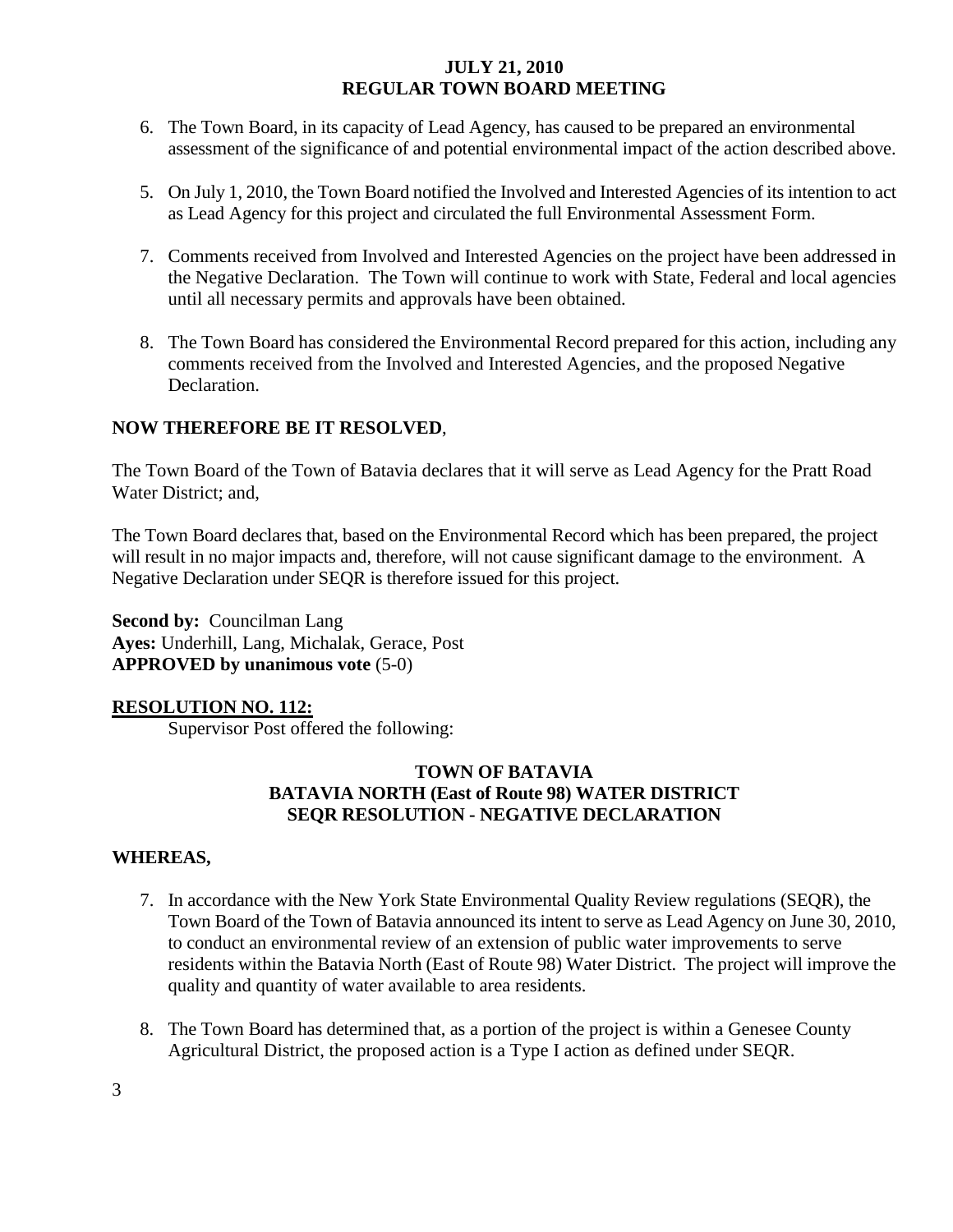- 9. The Town Board, in its capacity of Lead Agency, has caused to be prepared an environmental assessment of the significance of and potential environmental impact of the action described above.
- 6. On July 1, 2010, the Town Board notified the Involved and Interested Agencies of its intention to act as Lead Agency for this project and circulated the full Environmental Assessment Form.
- 9. Comments received from Involved and Interested Agencies on the project have been addressed in the Negative Declaration. The Town will continue to work with State, Federal and local agencies until all necessary permits and approvals have been obtained.
- 10. The Town Board has considered the Environmental Record prepared for this action, including any comments received from the Involved and Interested Agencies, and the proposed Negative Declaration.

# **NOW THEREFORE BE IT RESOLVED**,

The Town Board of the Town of Batavia declares that it will serve as Lead Agency for the Batavia North (East of Route 98) Water District; and,

The Town Board declares that, based on the Environmental Record which has been prepared, the project will result in no major impacts and, therefore, will not cause significant damage to the environment. A Negative Declaration under SEQR is therefore issued for this project.

**Second by: Councilman Gerace Ayes:** Post, Gerace, Lang, Underhill, Michalak **APPROVED by unanimous vote** (5-0)

### **RESOLUTION NO. 113:**

Councilwoman Michalak offered the following:

## **TOWN OF BATAVIA BATAVIA NORTH (West of Route 98) WATER DISTRICT SEQR RESOLUTION - NEGATIVE DECLARATION**

### **WHEREAS,**

10. In accordance with the New York State Environmental Quality Review regulations (SEQR), the Town Board of the Town of Batavia announced its intent to serve as Lead Agency on June 30, 2010, to conduct an environmental review of an extension of public water improvements to serve residents within the Batavia North (West of Route 98) Water District. The project will improve the quality and quantity of water available to area residents.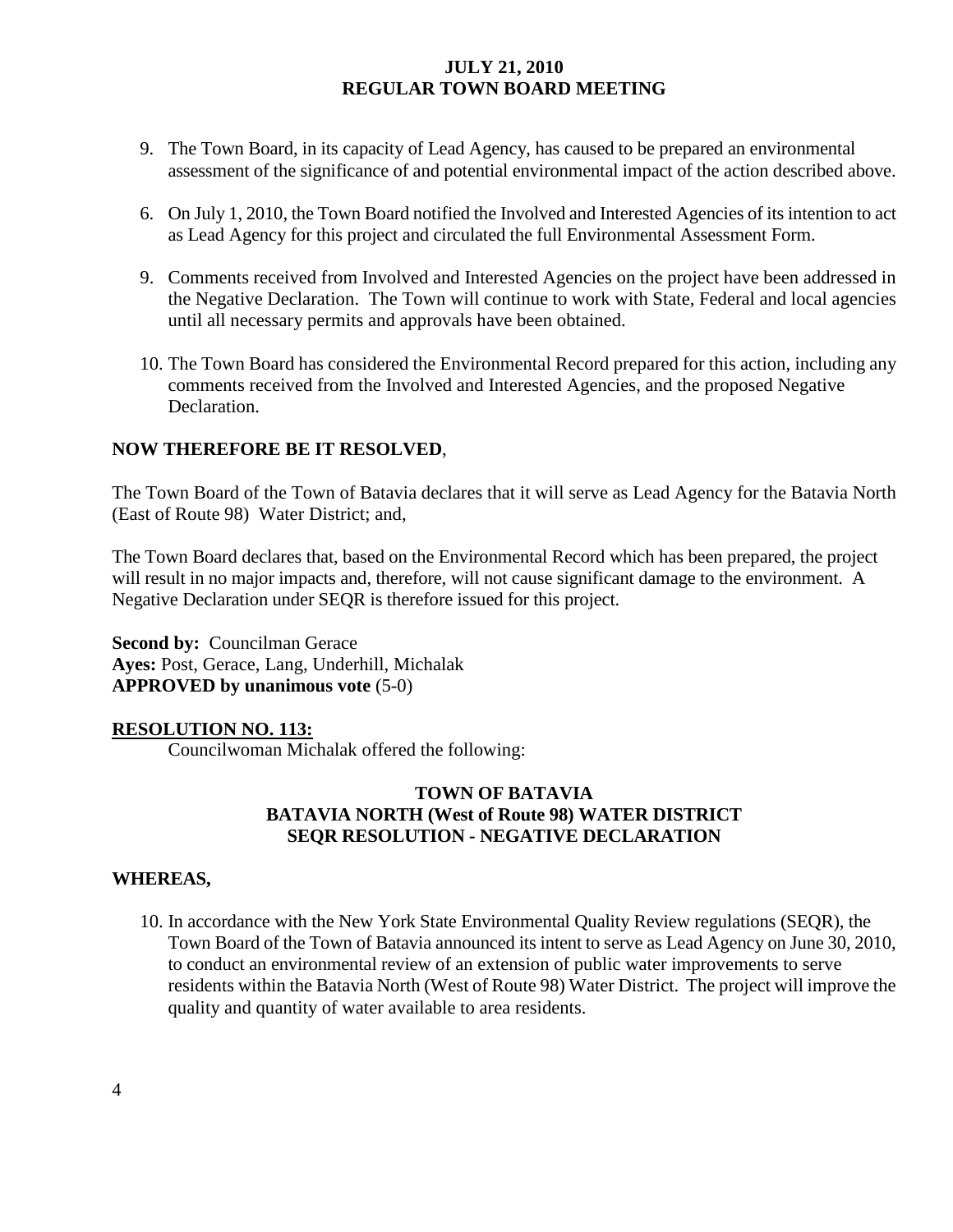- 11. The Town Board has determined that, as a portion of the project is within a Genesee County Agricultural District, the proposed action is a Type I action as defined under SEQR.
- 12. The Town Board, in its capacity of Lead Agency, has caused to be prepared an environmental assessment of the significance of and potential environmental impact of the action described above.
- 7. On July 1, 2010, the Town Board notified the Involved and Interested Agencies of its intention to act as Lead Agency for this project and circulated the full Environmental Assessment Form.
- 11. Comments received from Involved and Interested Agencies on the project have been addressed in the Negative Declaration. The Town will continue to work with State, Federal and local agencies until all necessary permits and approvals have been obtained.
- 12. The Town Board has considered the Environmental Record prepared for this action, including any comments received from the Involved and Interested Agencies, and the proposed Negative Declaration.

### **NOW THEREFORE BE IT RESOLVED**,

## **The Town Board of the Town of Batavia declares that it will serve as Lead Agency for the Batavia North (West of Route 98) Water District; and,**

The Town Board declares that, based on the Environmental Record which has been prepared, the project will result in no major impacts and, therefore, will not cause significant damage to the environment. A Negative Declaration under SEQR is therefore issued for this project.

**Second by: Councilman Lang Ayes:** Michalak, Lang, Underhill, Post, Gerace **APPROVED by unanimous vote** (5-0)

### **RESOLUTION NO. 114:**

Councilman Gerace offered the following:

### **RESOLUTION TO ONLY USE DECOMMISSIONED WATER TREATMENT FACILITIES FOR PARK PURPOSES**

**WHEREAS**, the Town of Batavia purchased two parcels of property on Galloway Road in the Town of Batavia, consisting of approximately 42.7 acres from Andrew Harrington and approximately 21.5 acres from the Village of Oakfield, and

**WHEREAS**, the aforesaid 21.5 acre parcel has a water works building, a water tower, and well pump houses located thereon that was previously used by the Village of Oakfield for its water treatment facilities, and

**WHEREAS**, at the time of its purchase, the aforesaid Water Works building only contained a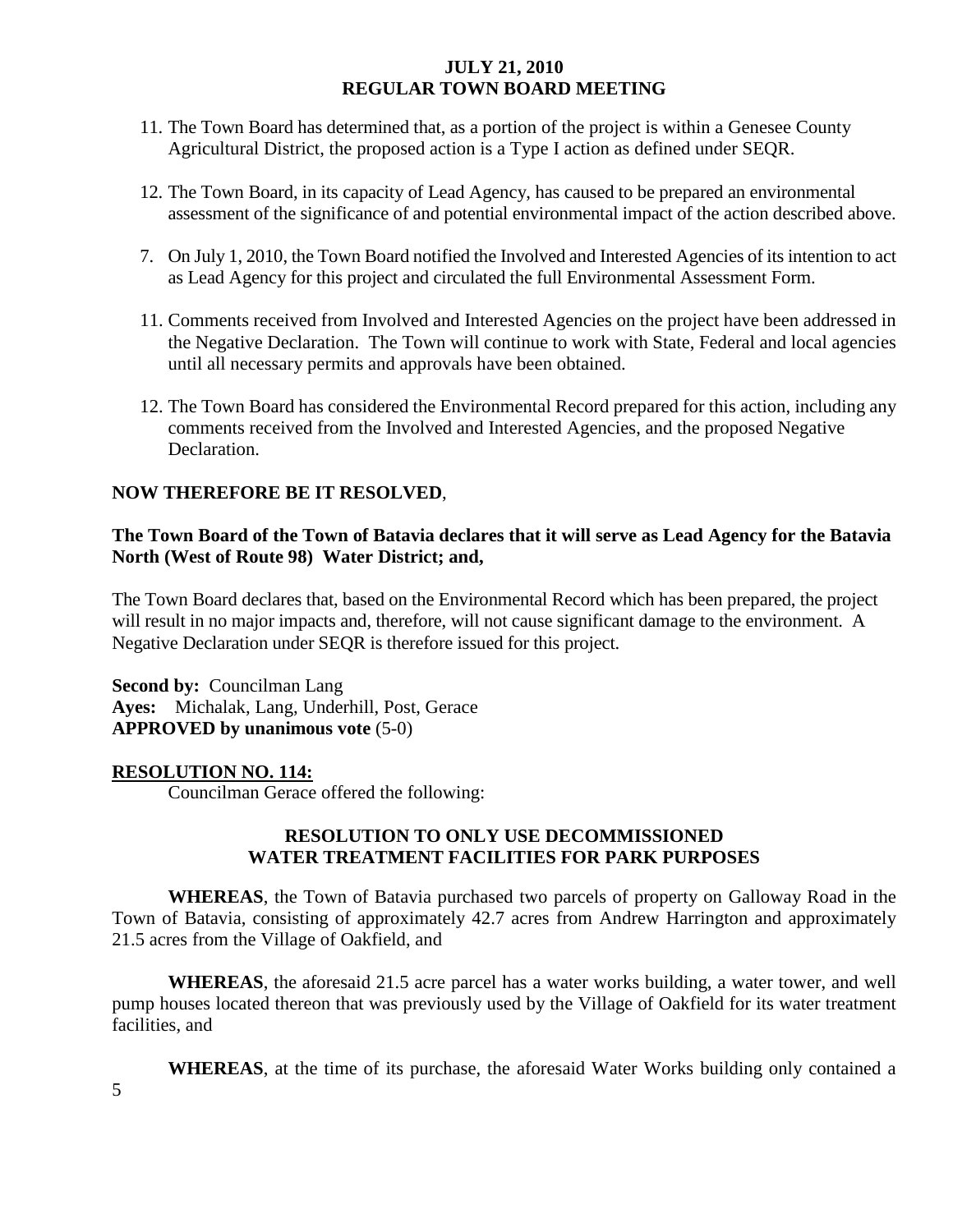master water meter, a pressure reducing valve and chlorinator, and was not being used as a water treatment plant nor were the water tower and well pump houses being used, and

**WHEREAS**, the Town of Batavia Board wants to use both of the aforesaid parcels for only park and recreational purposes, and

**WHEREAS**, the Town of Batavia has relocated the master water meter, the pressure reducing valve and the chlorinator.

**NOW, THEREFORE, BE IT RESOLVED,** by the Town Board of the Town of Batavia, New York, that it hereby certifies that the facilities located on the approximately 21.5 acres of land purchased from the Village of Oakfield is no longer being used for water treatment or transmission purposes, and

**BE IT FURTHER RESOLVED,** that the Town Board intends to use these facilities solely for park and recreational functions and activities, and

**BE IT FURTHER RESOLVED,** that the Town Board declares that both parcels in their entirety, 42.7 acres and 21.5 acres, as identified by the attached Boundary Map are dedicated as parkland.

**Second by: Councilwoman Michalak Ayes:** Gerace, Michalak, Lang, Underhill, Post **APPROVED by unanimous vote** (5-0)

**Discussion-** Deputy Supervisor Underhill asked if this is part of the grant process. The Supervisor reported that it is to keep it consistent with the "use" for compliance for the grant. The Supervisor complimented all involved with this project.

### **RESOLUTION NO. 115:**

Councilman Lang offered the following:

### **APPROVAL OF ENGINEERING AMENDMENT NO.3 ALEXANDER/PIKE ROADS WATER DISTRICT**

**WHEREAS,** Clark Patterson Lee is under contract with the Town of Batavia for the Alexander/Pike Roads Water District, and

**WHEREAS,** Clark Patterson Lee has submitted an Engineering Agreement Amendment requesting an increase in the amount for Resident Inspection in the amount of \$14,000 (agreement attached), and

**WHEREAS,** the Town Engineer has reviewed the request and recommends approval,

# **NOW, THEREFORE, BE IT**

**RESOLVED,** the Town of Batavia hereby authorizes the Supervisor to execute the attached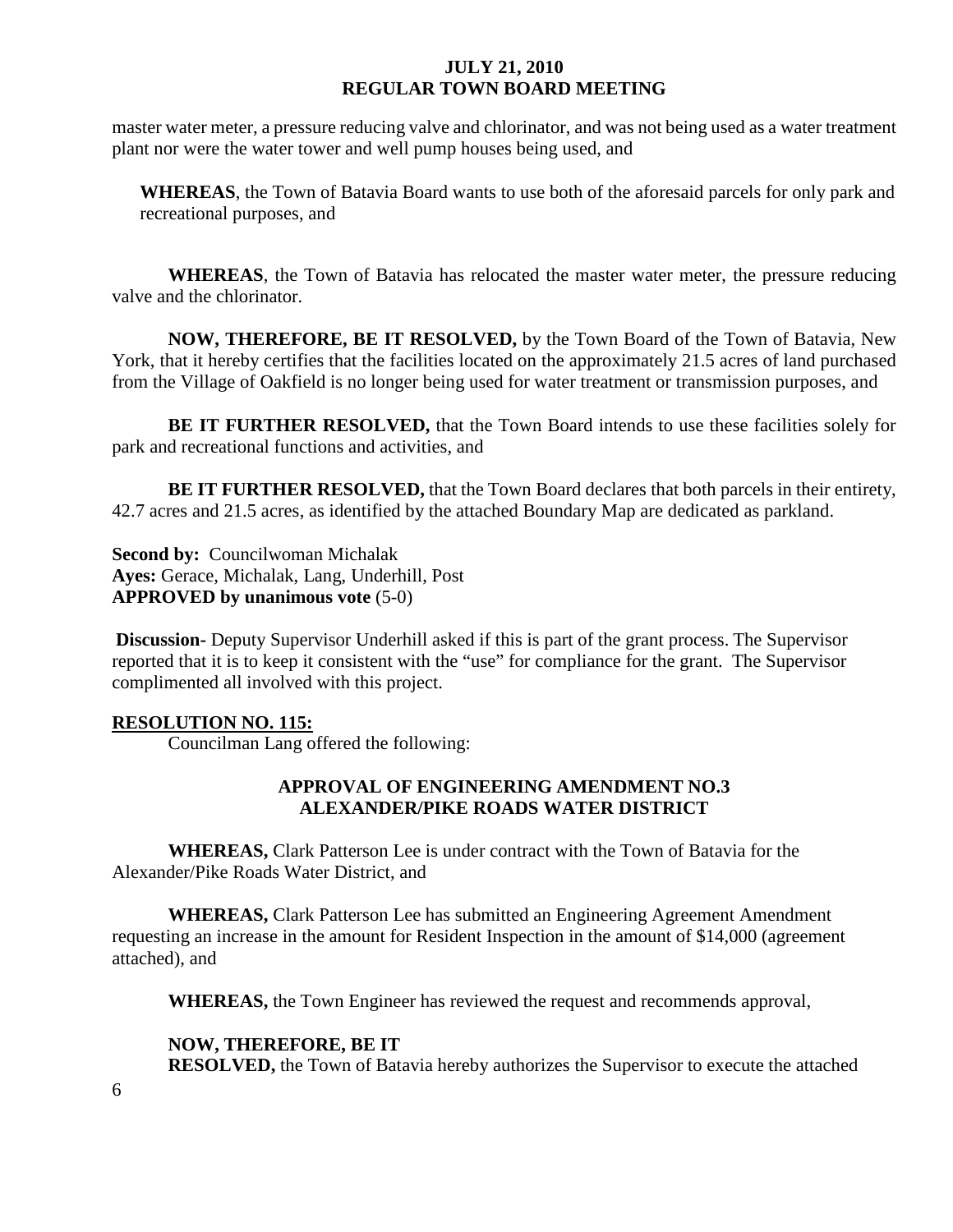Engineering Agreement Amendment, which is contingent upon approval by USDA – Rural Development.

**Second by:** Deputy Supervisor Underhill **Ayes:** Lang, Underhill, Michalak, Gerace, Post **APPROVED by unanimous vote** (5-0)

## **RESOLUTION NO. 116:**

Deputy Supervisor Underhill offered the following:

### **RESOLUTION FOR ENERGY SAVINGS PLAN AGREEMENT WITH NATIONAL GRID**

**WHEREAS**, National Grid has performed an energy audit with regard to the Batavia Town Hall and Highway Facility pursuant to its Small Business Service Program, and

**WHEREAS**, National Grid has proposed an Energy Savings Program whereby the Town of Batavia could save approximately \$7,980.00 per year in energy costs, and

**WHEREAS**, National Grid has offered three (3) different payment plans for the Town's share of this project, and

**WHEREAS**, the Town Engineer has reviewed the Energy Savings Plan documentation and recommends that it be adopted by the Town Board, to be paid pursuant to the lump sum option for \$11,803.26, in order to realize a savings of 15%, as compared to the other two (2) payment plans.

**NOW, THEREFORE, BE IT RESOLVED**, by the Town Board of the Town of Batavia, New York, that the "Terms & Conditions" of the Energy Savings Plan pursuant to the Small Business Service Program of National Grid, a copy of which is annexed and made a part of the Minutes, is hereby approved and the Town Supervisor is hereby authorized and directed to sign this Terms & Conditions Agreement on behalf of the Town of Batavia, and

**BE IT FURTHER RESOLVED,** that payment of the lump sum cost of \$11,803.26 for this program is hereby authorized; and

**BE IT FURTHER RESOLVED,** the funds will be expended from line item A1620.404- Buildings-Town Hall Contractual.

**Second by:** Councilman Lang **Ayes:** Underhill, Lang, Michalak, Gerace, Post **APPROVED by unanimous vote** (5-0)

**RESOLUTION NO. 117:** Supervisor Post offered the following: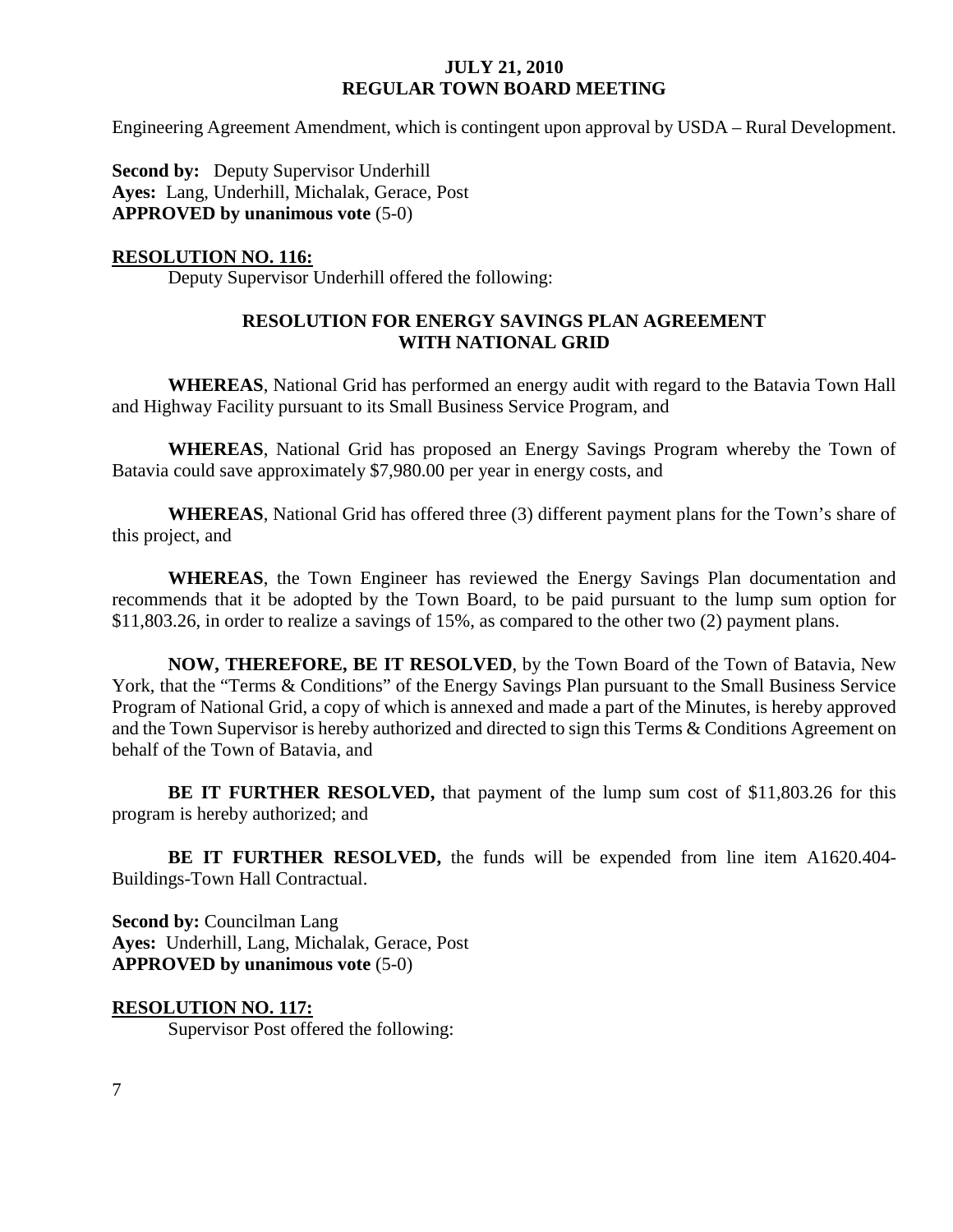### **APPROVAL OF GRANT AGREEMENT BETWEEN THE TOWN OF BATAVIA AND GENESEE GATEWAY LOCAL DEVELOPMENT CORPORATION OFFICE OF COMMUNITY RENEWAL (OCR) GRANT-FIRST WAVE TECHNOLOGIES**

**WHEREAS**, the Batavia Town Board did authorize the Genesee Gateway Local Development Corporation (GGLDC) to submit an application to the New York State Office of Community Renewal (OCR) for funding to provide equipment & working capital loan to First Wave Technologies, Inc., in support of its expansion into the Town of Batavia, and

**WHEREAS**, the Office of Community Renewal has advised the Batavia Town Board that a grant in the amount of \$516,000 is being offered to the Town of Batavia to provide a loan to First Wave Technologies, Inc. to support the equipping of its new facility in the Upstate MedTech Centre in the Town of Batavia, and

**WHEREAS**, the Genesee Gateway Local Development Corporation is a nonprofit local development corporation eligible to receive grants of CDBG funds pursuant to Section 105(a)(15) of the Housing and Community Development Act of 1974, as amended (42 USC 5305)., and

**WHEREAS**, the Town Attorney has reviewed and approved the form and content of the proposed Grant Agreement.

#### **NOW, THEREFORE, BE IT**

**RESOLVED**, that the Batavia Town Board approves the Grant Agreement with the Genesee Gateway Local Development Corporation (GGLDC), a copy of which is annexed and made a part of the Minutes, thereby allowing the GGLDC to administer the Office of Community Renewal Grant on behalf of the Town of Batavia, and be it further

**RESOLVED**, that the Town Supervisor is hereby authorized and directed to sign this Grant Agreement on behalf of the Town of Batavia.

**Second by:** Deputy Supervisor Underhill **Ayes:** Post, Underhill, Michalak, Gerace, Lang **APPROVED by unanimous vote** (5-0)

#### **RESOLUTION NO. 118:**

Councilwoman Michalak offered the following:

### **RESOLUTION TO AMEND THE AGRICULTURE AND FARMLAND PROTECTION PLAN AGREEMENT BETWEEN THE NYS DEPARTMENT OF AGRICULTURE & MARKETS AND THE TOWN OF BATAVIA**

8 **WHEREAS,** on October 17, 2007 a resolution was adopted authorizing the Supervisor to file an application for funds from the New York State Department of Agriculture and Markets for State Assistance Payments for the preparation of a Municipal Agricultural and Farmland Protection Plan and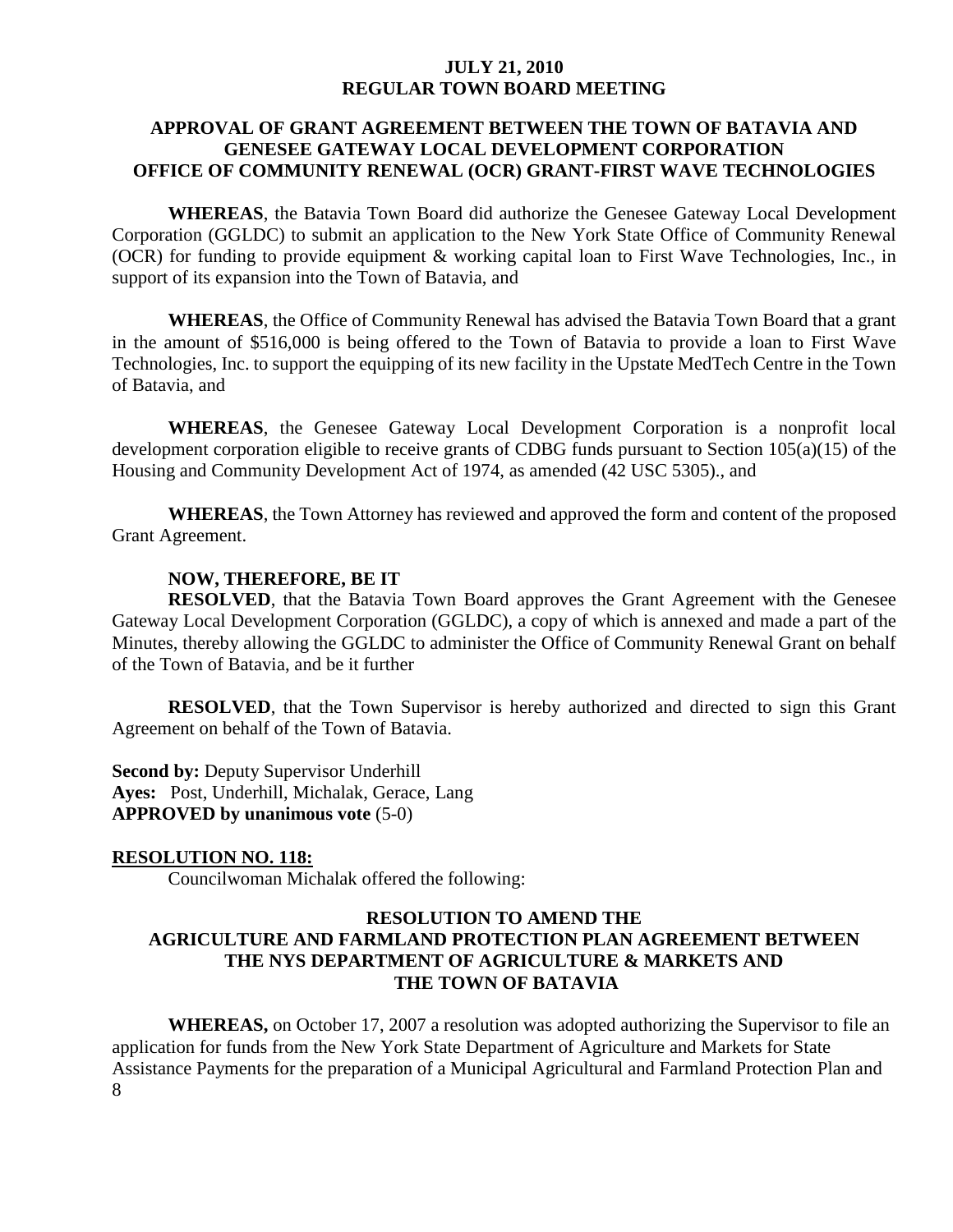enter into and execute a project agreement for such financial assistance; and

**WHEREAS,** an extension was requested for the completion date of this project and granted; and

**WHEREAS,** an amendment to the original agreement is required to reflect the new completion date of January 6, 2011 (attached).

**NOW, THEREFORE BE IT RESOLVED,** that the Supervisor is hereby authorized to execute the amendment agreement extending the completion period.

**Second by: Councilman Gerace Ayes:** Michalak**,** Gerace, Lang, Underhill, Post **APPROVED by unanimous vote (**5-0)

**Discussion-** The agreement and amendments is part of the grant procedure. The Supervisor complimented all who participated in putting this plan together.

#### **RESOLUTION NO. 119:**

Councilman Gerace offered the following:

### **APPROVAL OF ENGINEERING AMENDMENT NO.1 PEARL STREET ROAD WATER DISTRICT**

**WHEREAS,** Clark Patterson Lee is under contract with the Town of Batavia for the Pearl Street Road Water District, and

**WHEREAS,** Clark Patterson Lee has submitted an Engineering Agreement Amendment requesting an increase in the amount for Resident Inspection in the amount of \$4,000 (agreement attached), and

**WHEREAS,** the Town Engineer has reviewed the request and recommends approval,

### **NOW, THEREFORE, BE IT**

**RESOLVED,** the Town of Batavia hereby authorizes the Supervisor to execute the attached Engineering Agreement Amendment, which is contingent upon approval by USDA – Rural Development.

**Second by: Councilman Lang Ayes:** Gerace, Lang, Underhill, Michalak, Post **APPROVED by unanimous vote (**5-0)

**Abstract No. 7-2010:** Motion Deputy Supervisor Underhill, second Councilman Gerace to authorize the Supervisor to pay the following vouchers:

General \$135,877.07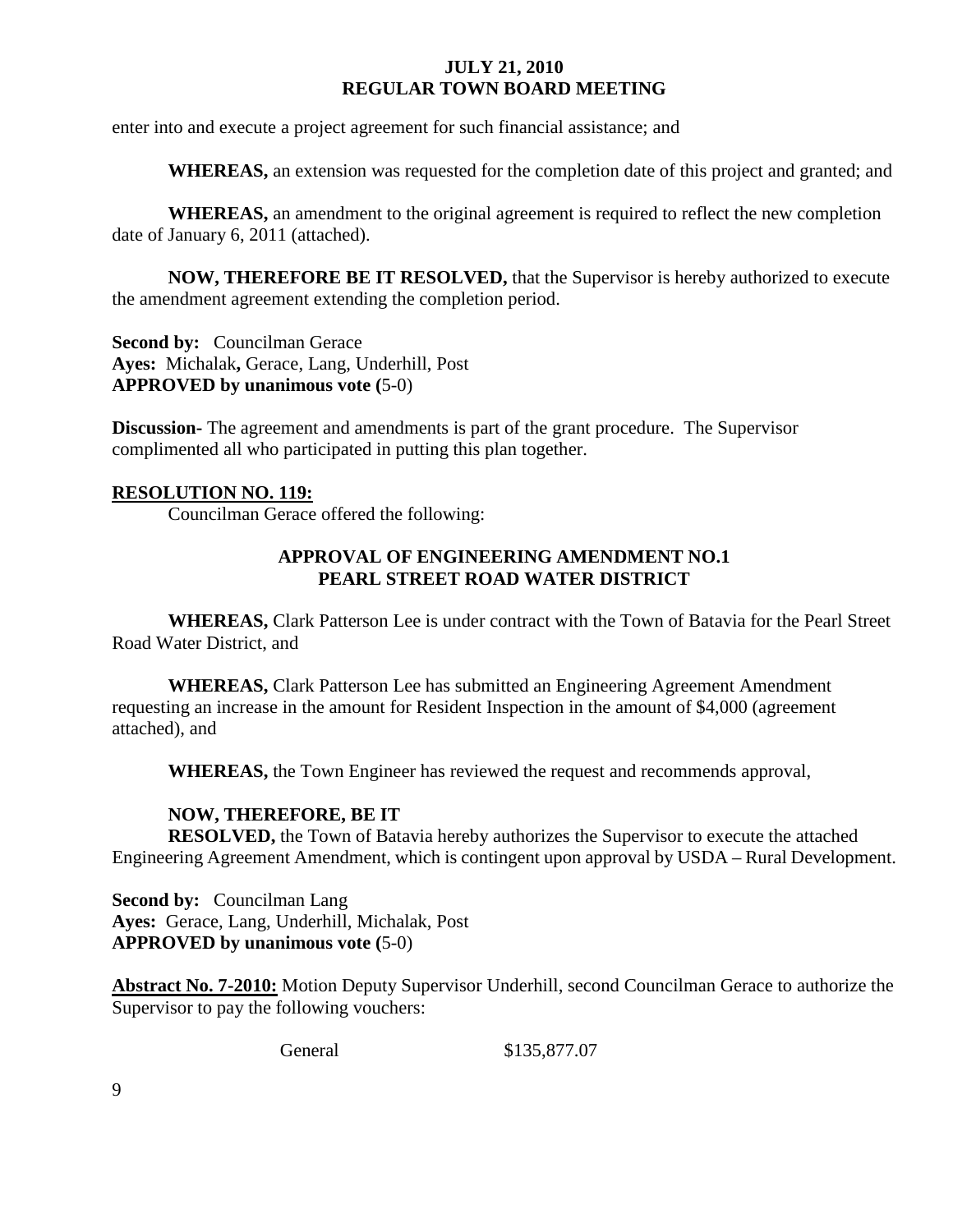| Highway        | 14,925.38    |
|----------------|--------------|
| Sewer No. 1    | 26,836.51    |
| Sewer No. 2    | 1,864.17     |
| Water          | 151,422.07   |
| Pearl          | 6,115.06     |
| Wilkinson      | 19,179.64    |
| Alexander/Pike | 66,139.22    |
| Rose           | 73,161.16    |
| <b>CDBG</b>    | 214,369.02   |
| <b>TOTAL</b>   | \$709,889.30 |

Check numbers 15013thru 15017, 15020 thru 15048, and 15050 thru 15104 **Ayes:** Gerace, Lang, Underhill, Michalak, Post **MOTION CARRIED by unanimous vote** (5-0)

# **DEPARTMENT REPORTS:**

### **Supervisor's Report:**

**Status Report** on expenditures and revenues is available for the Board's review. The investment sheets will be entered into the minute book. The monies are invested in CD's and are paying a rate of .20%.

**Special Town Board Meeting** will be held July 28, 2010 at 5:00 P.M. to call a public hearing for Local Law #2 of 2010 retirement incentive and the speed reduction request from Genesee Community College.

**Informational Meeting** will be held Wednesday, August 25, 2010 at 6:30 on the Pike/Wortendyke Water Transmission Main – Water District Formation.

**Lower Great Lakes Fish & Wildlife Conservation Office**- Received an email that the LGLFWCO is looking for volunteers to assist with removal of water chestnuts along a portion of Ellicott Creek Park on the Tonawanda Creek starting August 2. If interested, contact Denise Clay at 716-691-5456 ext 131.

# **COMMUNICATIONS:**

### **The Town Clerk reported on the following:**

**June Town Clerk monthly report collected a** total of \$5,333.64 remitted \$4,962.35 to the Supervisor for the Local Share.

**Black Creek Watershed Coalition** meeting will be on Thursday, July 22 at 5:30 at the Riga Town Hall.

**Work Session-** The Supervisor reported that the July 28 work session will be held at the Batavia Sports Park on Bank Street Road immediately following the Special Town Board Meeting.